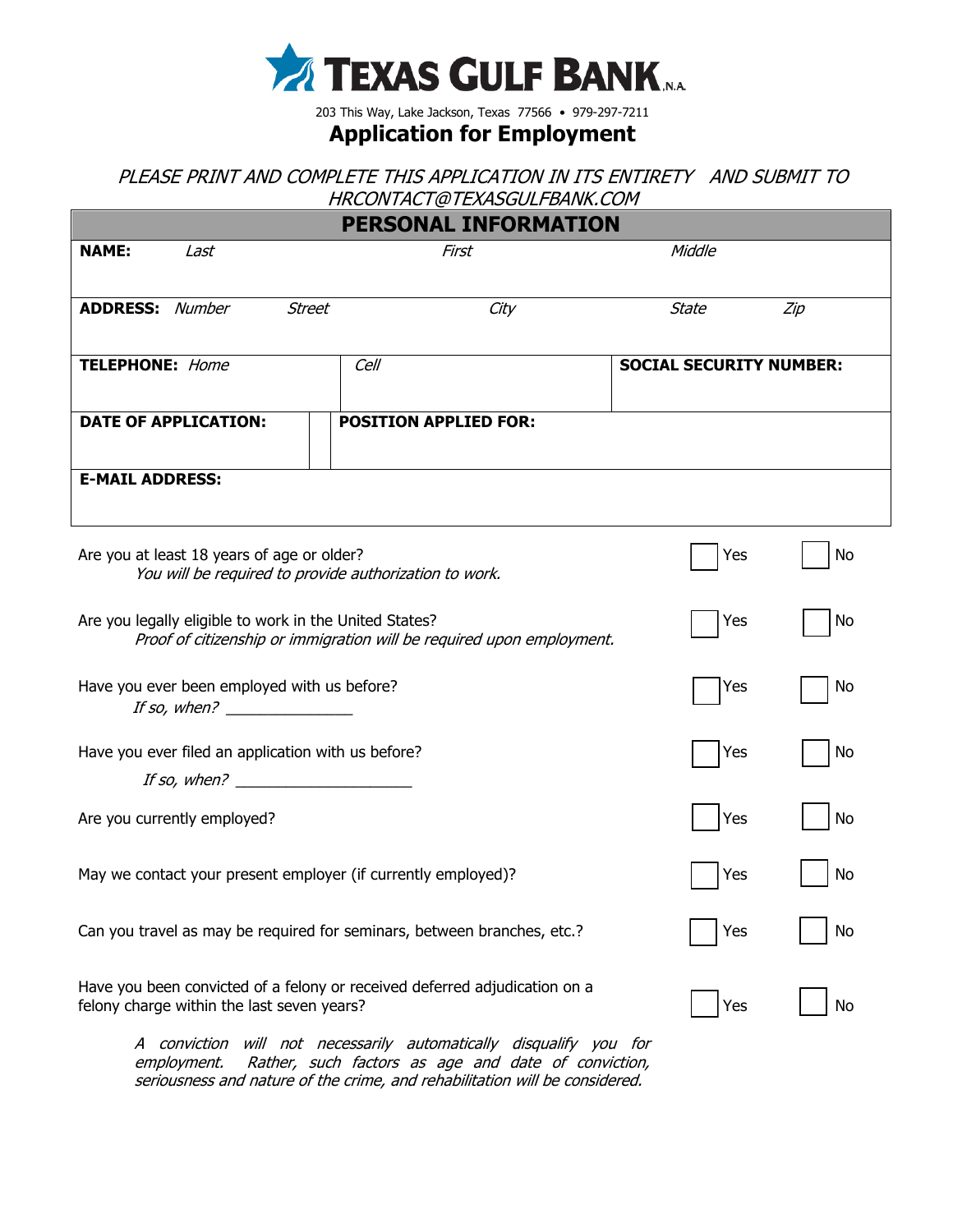|                                             | <b>EMPLOYMENT DESIRED</b>                                 |                       |                         |
|---------------------------------------------|-----------------------------------------------------------|-----------------------|-------------------------|
| Position Desired:                           |                                                           |                       |                         |
| Full Time                                   | Reduced Full Time                                         | Part-time             |                         |
| Hourly Rate/Salary Desired:                 |                                                           |                       |                         |
|                                             | At which of our locations would you be available to work? |                       |                         |
| Angleton                                    | Clute                                                     | Freeport              |                         |
| Lake Jackson                                | West Columbia                                             | Friendswood           |                         |
| Houston - S. Voss                           | Houston - West U                                          | Houston - City Centre |                         |
|                                             | <b>EDUCATION</b>                                          |                       |                         |
| <b>EDUCATION</b><br><b>HISTORY</b>          | <b>NAME AND ADDRESS</b><br>OF SCHOOL                      | <b>MAJOR SUBJECT</b>  | <b>GRADUATED</b>        |
| <b>HIGH SCHOOL</b>                          |                                                           |                       | <b>YES</b><br><b>NO</b> |
|                                             |                                                           |                       | <b>YES</b>              |
| COLLEGE                                     |                                                           |                       | <b>NO</b><br><b>YES</b> |
| <b>COLLEGE</b>                              |                                                           |                       | NO                      |
|                                             |                                                           |                       | <b>YES</b>              |
| <b>GRADUATE SCHOOL</b>                      |                                                           |                       | <b>NO</b><br><b>YES</b> |
| <b>OTHER</b>                                |                                                           |                       | NO.                     |
|                                             |                                                           |                       |                         |
| Do you speak a language other than English? |                                                           |                       | Yes                     |
| If yes, what language(s) do you speak?      |                                                           |                       |                         |
| How fluently?                               | Fair<br>Excellent<br>Good                                 |                       |                         |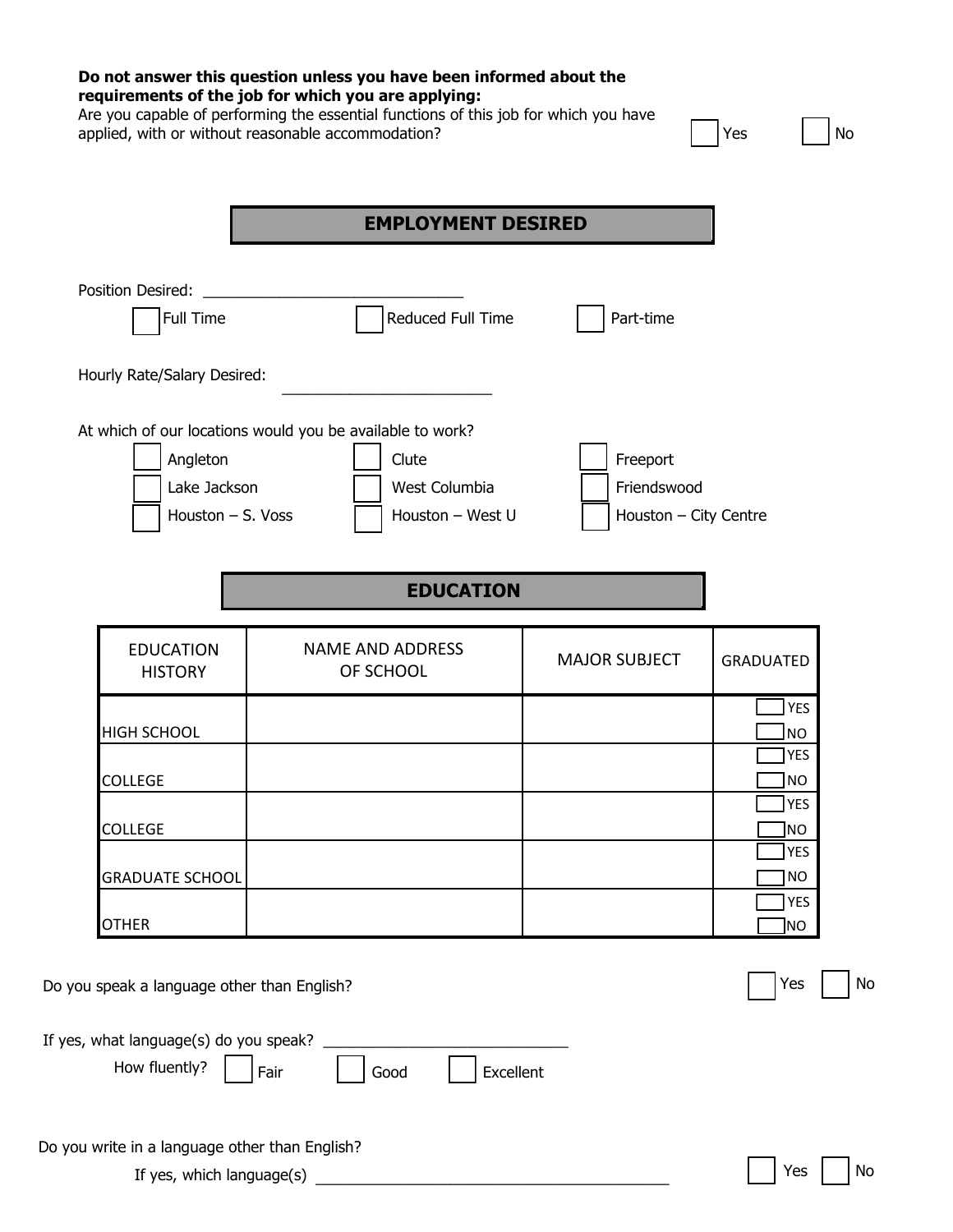### **ADDITIONAL EXPERIENCE OR QUALIFICATIONS**

List any other experience, skills or other qualifications which you believe should be considered in evaluating your qualifications for employment.

| List office equipment, software programs, etc., that you wish to be considered in evaluating your<br>qualifications for employment. |
|-------------------------------------------------------------------------------------------------------------------------------------|
|                                                                                                                                     |
|                                                                                                                                     |
|                                                                                                                                     |
|                                                                                                                                     |
|                                                                                                                                     |
|                                                                                                                                     |

Please indicate any prior military service which you would like considered in connection with your application for employment.

## **IMPORTANT STATEMENT**

Regular attendance and reliability are considered essential job functions of every position within the bank. As department/position needs vary, required days and hours of each position will be addressed in the interview process. Please be prepared to discuss your availability and any responsibilities that you have that may interfere with those days/hours.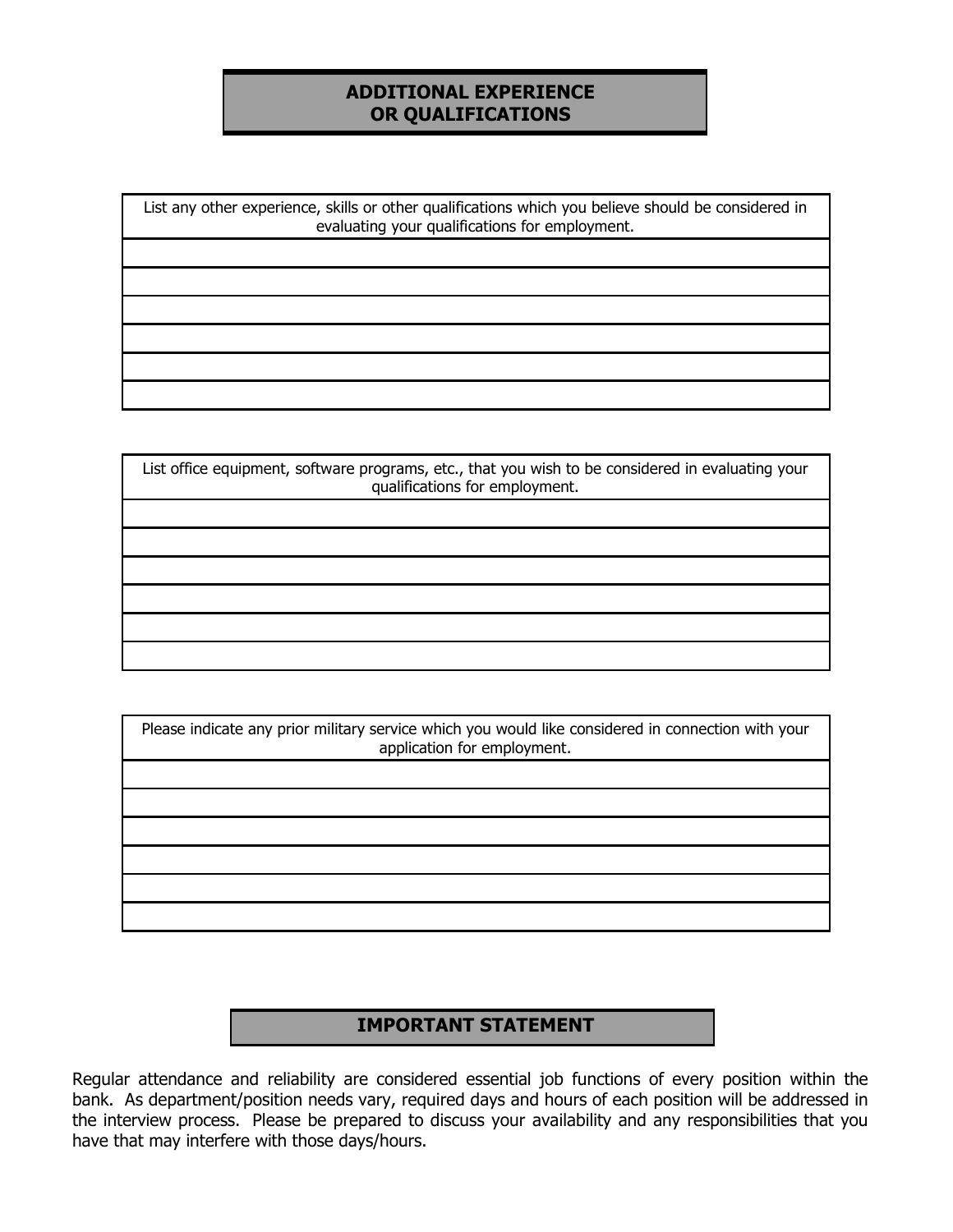# **EMPLOYMENT HISTORY Start with your present or most recent position**

| Name of Employer<br>Location (City and State) |                                               | <b>Telephone Number</b>     |
|-----------------------------------------------|-----------------------------------------------|-----------------------------|
|                                               |                                               | Supervisor's Name and Title |
| <b>Dates Employed</b><br>From                 | To<br>Beginning Rate of Pay Final Rate of Pay |                             |
| Job Title:                                    |                                               |                             |
| <b>Work Performed:</b>                        |                                               |                             |
|                                               |                                               |                             |
| Specific reason for separation:               |                                               |                             |
|                                               |                                               |                             |

| <b>Name of Employer</b>             |  | Telephone Number                        |
|-------------------------------------|--|-----------------------------------------|
| Location (City and State)           |  | Supervisor's Name and Title             |
| To<br><b>Dates Employed</b><br>From |  | Beginning Rate of Pay Final Rate of Pay |
| <b>Job Title:</b>                   |  |                                         |
| <b>Work Performed:</b>              |  |                                         |
|                                     |  |                                         |
| Specific reason for separation:     |  |                                         |
|                                     |  |                                         |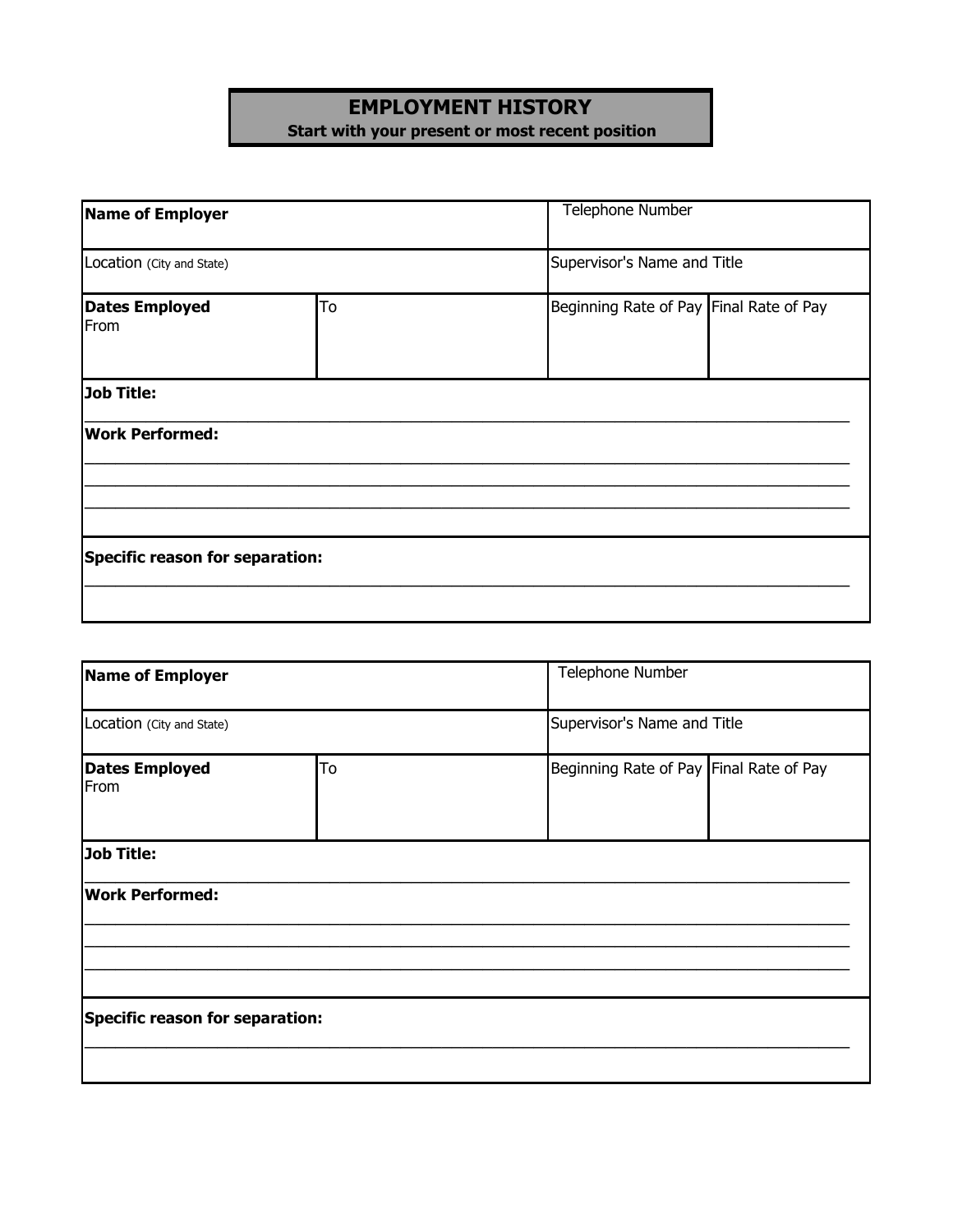| <b>Name of Employer</b><br>Location (City and State) |    | Telephone Number                        |
|------------------------------------------------------|----|-----------------------------------------|
|                                                      |    | Supervisor's Name and Title             |
| <b>Dates Employed</b><br>From                        | To | Beginning Rate of Pay Final Rate of Pay |
| <b>Job Title:</b>                                    |    |                                         |
| <b>Work Performed:</b>                               |    |                                         |
|                                                      |    |                                         |
| Specific reason for separation:                      |    |                                         |
|                                                      |    |                                         |

| <b>Name of Employer</b>             |  | Telephone Number                        |  |
|-------------------------------------|--|-----------------------------------------|--|
| Location (City and State)           |  | Supervisor's Name and Title             |  |
| To<br><b>Dates Employed</b><br>From |  | Beginning Rate of Pay Final Rate of Pay |  |
| <b>Job Title:</b>                   |  |                                         |  |
| <b>Work Performed:</b>              |  |                                         |  |
|                                     |  |                                         |  |
| Specific reason for separation:     |  |                                         |  |
|                                     |  |                                         |  |

If you need additional space, please continue on a separate sheet of paper.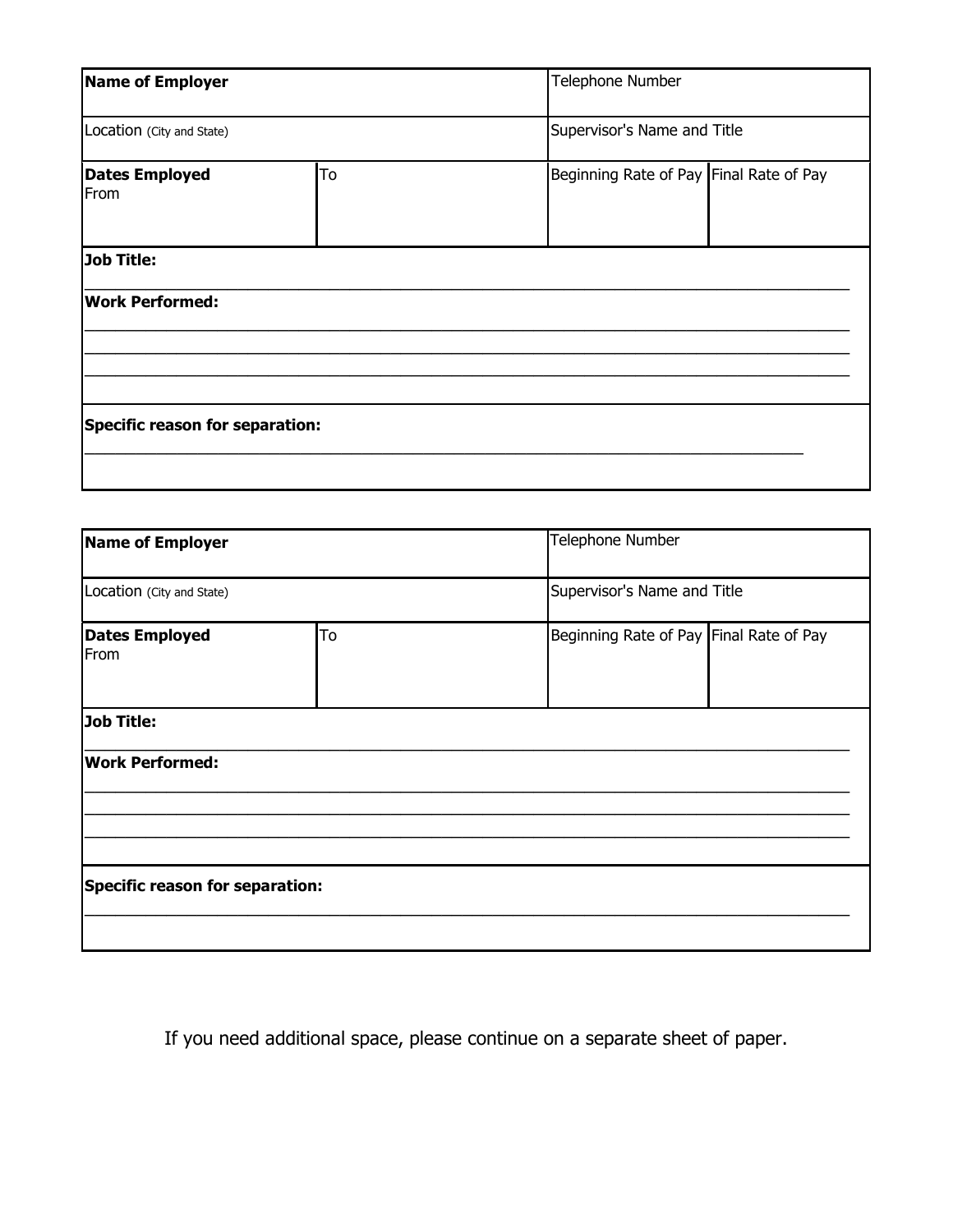# **WE ARE AN EQUAL OPPORTUNITY EMPLOYER**

Texas Gulf Bank, N.A., provides equal employment opportunity to all employees and applicants for all positions and will ensure that all personnel actions are administered without regard to race, color, religion, national origin, sex, veteran status, disability or other legally protected status pursuant to any federal, state and/or local laws.

If you believe that you have been discriminated against under any of the above laws, you should immediately contact: The U.S. Equal Employment Opportunity Commission (EEOC), 1801 L Street, N.W., Washington, D.C., 20507 or an EEOC field office by calling toll free 800-669-EEOC. For individuals with hearing impairments, EEOC's toll free TTD number is 800-800-3302.

# **PROFESSIONAL REFERENCES**

| Name                                               | Occupation              |
|----------------------------------------------------|-------------------------|
| Full Address (Including Street, City, State & Zip) | <b>Telephone Number</b> |
| Name                                               | Occupation              |
| Full Address (Including Street, City, State & Zip) | Telephone Number        |
| Name                                               | Occupation              |
| Full Address (Including Street, City, State & Zip) | Telephone Number        |

How did you learn about Texas Gulf Bank?

| Walk In                     |
|-----------------------------|
| <b>Employment Agency</b>    |
| Bank Employee __            |
| Friend/Relative _____       |
| <b>Advertisement Source</b> |
| )ther                       |